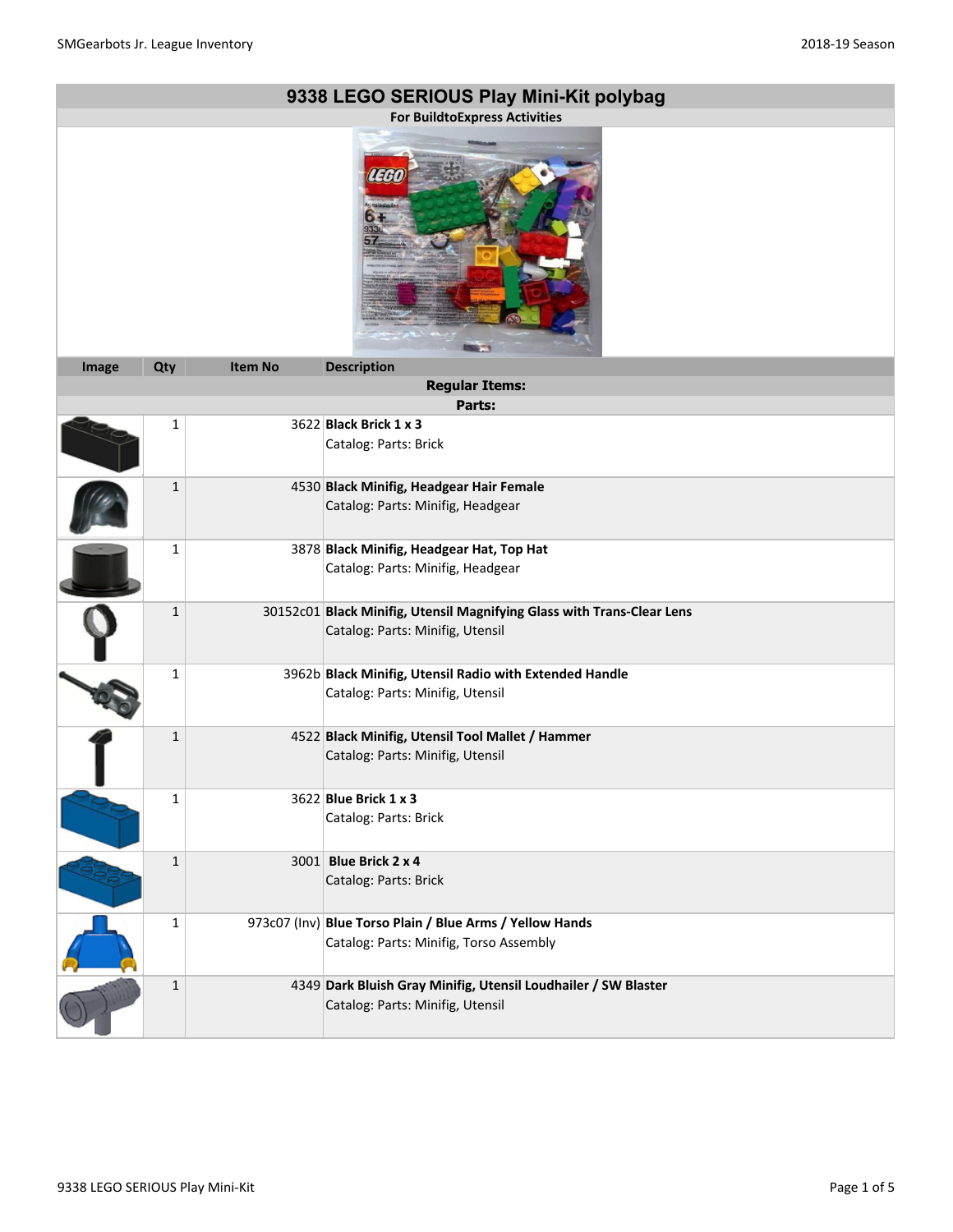|       |                |                | 9338 LEGO SERIOUS Play Mini-Kit polybag<br><b>For BuildtoExpress Activities</b>                                    |
|-------|----------------|----------------|--------------------------------------------------------------------------------------------------------------------|
|       |                |                |                                                                                                                    |
| Image | Qty            | <b>Item No</b> | <b>Description</b><br><b>Regular Items:</b>                                                                        |
|       | $\mathbf{1}$   |                | 3837 Dark Bluish Gray Minifig, Utensil Shovel (Round Stem End)<br>Catalog: Parts: Minifig, Utensil                 |
|       | $\mathbf{1}$   |                | 62810 Dark Orange Minifig, Headgear Hair Short, Tousled with Side Part<br>Catalog: Parts: Minifig, Headgear        |
|       | 2              |                | 3004 Dark Pink Brick 1 x 2<br>Catalog: Parts: Brick                                                                |
|       | $\overline{2}$ |                | 3010 Green Brick 1 x 4<br>Catalog: Parts: Brick                                                                    |
|       | $\mathbf{1}$   |                | 4727 Green Plant Flower 2 x 2 Leaves - Angular<br>Catalog: Parts: Plant                                            |
|       | $\mathbf{1}$   |                | 4727 Bright Green Plant Flower 2 x 2 Leaves - Angular (Alternate)<br>Catalog: Parts: Plant                         |
|       | 1              |                | 3032 Green Plate 4 x 6<br>Catalog: Parts: Plate                                                                    |
|       | $\mathbf{1}$   |                | 3844 Light Bluish Gray Minifig, Headgear Helmet Castle with Neck Protector<br>Catalog: Parts: Minifig, Headgear    |
|       | 2              |                | 4019 Light Bluish Gray Technic, Gear 16 Tooth (Old Style with Round Holes)<br>Catalog: Parts: Technic, Gear        |
|       | $\overline{2}$ |                | 94925 Light Bluish Gray Technic, Gear 16 Tooth (New Style Reinforced) (Alternate)<br>Catalog: Parts: Technic, Gear |
|       | $\overline{2}$ |                | 3004 Lime Brick 1 x 2<br>Catalog: Parts: Brick                                                                     |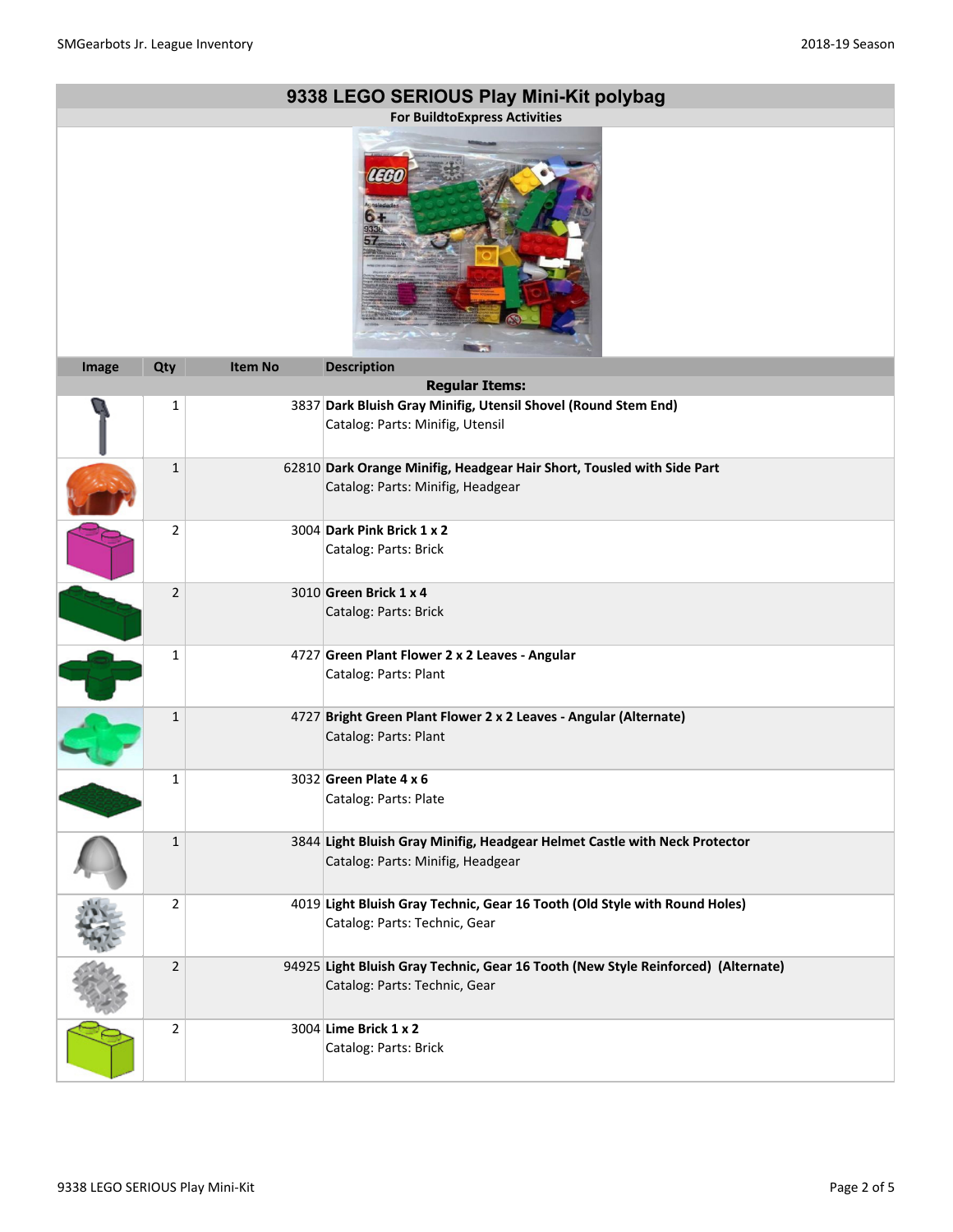|       |                |                | 9338 LEGO SERIOUS Play Mini-Kit polybag                       |
|-------|----------------|----------------|---------------------------------------------------------------|
|       |                |                | <b>For BuildtoExpress Activities</b>                          |
|       |                |                | LEET                                                          |
| Image | Qty            | <b>Item No</b> | <b>Description</b><br><b>Regular Items:</b>                   |
|       | $\mathbf 1$    |                | 3003 Lime Brick 2 x 2                                         |
|       |                |                | Catalog: Parts: Brick                                         |
|       | $\overline{2}$ |                | 3004 Medium Blue Brick 1 x 2                                  |
|       |                |                | Catalog: Parts: Brick                                         |
|       | $\mathbf{1}$   |                | 3622 Orange Brick $1 \times 3$                                |
|       |                |                | Catalog: Parts: Brick                                         |
|       | $\mathbf{1}$   |                | 3003 Red Brick 2 x 2                                          |
|       |                |                | Catalog: Parts: Brick                                         |
|       | $\mathbf 1$    |                | 3001 Red Brick 2 x 4                                          |
|       |                |                | Catalog: Parts: Brick                                         |
|       | 2              |                | 3021 Red Plate 2 x 3                                          |
|       |                |                | Catalog: Parts: Plate                                         |
|       | $\overline{2}$ |                | 3040 Red Slope 45 2 x 1                                       |
|       |                |                | Catalog: Parts: Slope                                         |
|       | 1              |                | 973c02 (Inv) Red Torso Plain / Red Arms / Yellow Hands        |
|       |                |                | Catalog: Parts: Minifig, Torso Assembly                       |
|       | $\mathbf 1$    |                | 3004 Reddish Brown Brick 1 x 2                                |
|       |                |                | Catalog: Parts: Brick                                         |
|       | $\mathbf 1$    |                | 3836 Reddish Brown Minifig, Utensil Pushbroom                 |
|       |                |                | Catalog: Parts: Minifig, Utensil                              |
|       | $\mathbf 2$    |                | 3749 Tan Technic, Axle Pin without Friction Ridges Lengthwise |
|       |                |                | Catalog: Parts: Technic, Axle                                 |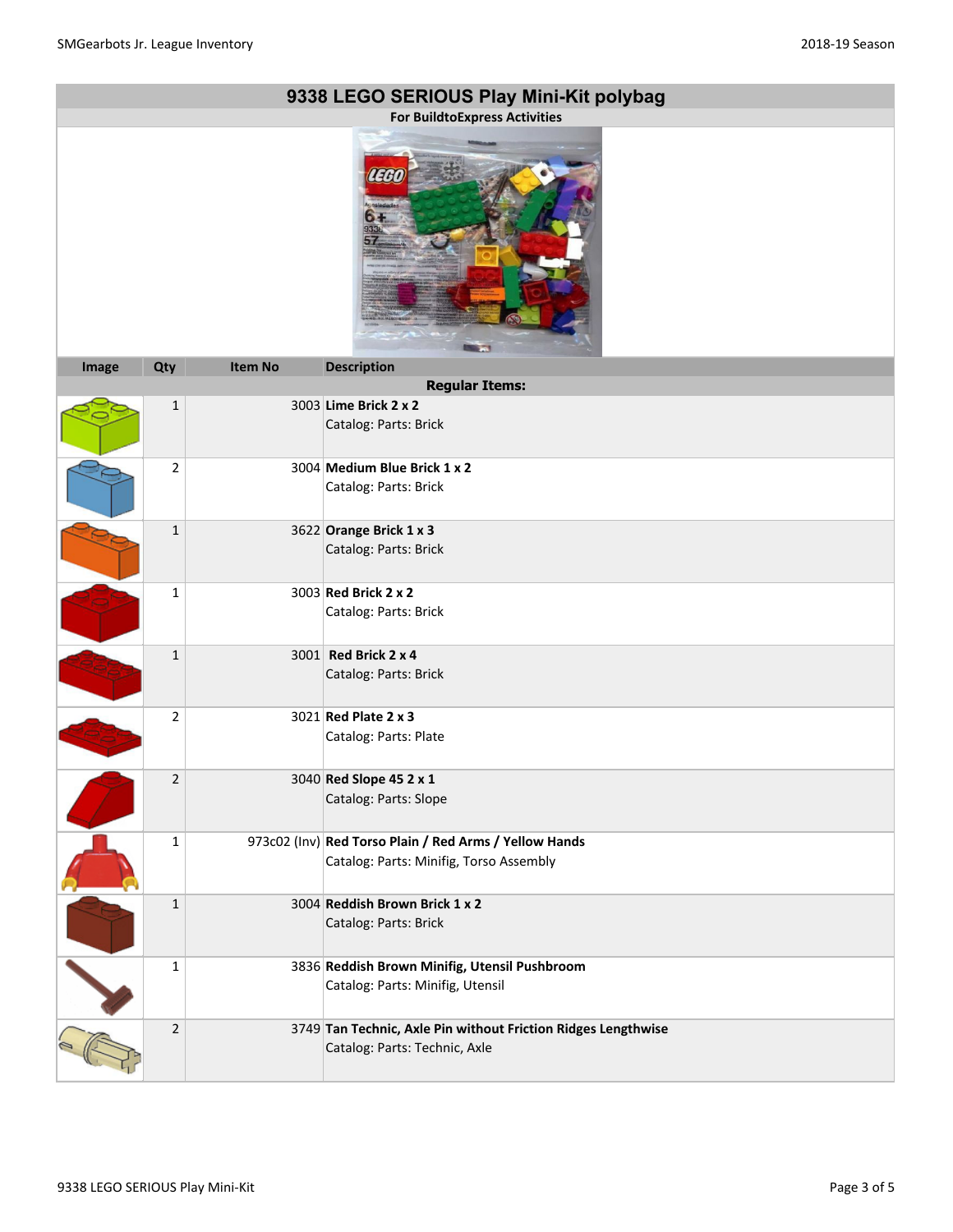|       |              |                | 9338 LEGO SERIOUS Play Mini-Kit polybag<br><b>For BuildtoExpress Activities</b>         |
|-------|--------------|----------------|-----------------------------------------------------------------------------------------|
|       |              |                | TEH                                                                                     |
| Image | Qty          | <b>Item No</b> | <b>Description</b><br><b>Regular Items:</b>                                             |
|       | $\mathbf 1$  |                | 3065 Trans-Clear Brick 1 x 2 without Bottom Tube                                        |
|       |              |                | Catalog: Parts: Brick                                                                   |
|       | $\mathbf{1}$ |                | 3899 Trans-Clear Minifig, Utensil Cup<br>Catalog: Parts: Minifig, Utensil               |
|       | $\mathbf 1$  |                | 52 Trans-Dark Blue Rock 1 x 1 Crystal 5 Point<br>Catalog: Parts: Rock                   |
|       | $\mathbf{1}$ |                | 6124 Trans-Neon Green Minifig, Utensil Magic Wand<br>Catalog: Parts: Minifig, Utensil   |
|       | 1            |                | 3065 Trans-Red Brick 1 x 2 without Bottom Tube<br>Catalog: Parts: Brick                 |
|       | $\mathbf{1}$ |                | 3957 White Antenna 1 x 4<br>Catalog: Parts: Antenna                                     |
|       | ı            |                | 3957b White Antenna 1 x 4 - Flat Top (Alternate)<br>Catalog: Parts: Antenna             |
|       | $\mathbf 1$  |                | 3004 White Brick 1 x 2<br>Catalog: Parts: Brick                                         |
|       | 2            |                | 970c00 (Inv) White Hips and Legs<br>Catalog: Parts: Minifig, Legs Assembly              |
|       | $\mathbf{1}$ |                | 3626bpb0001 White Minifig, Head Skull Standard Pattern<br>Catalog: Parts: Minifig, Head |
|       | $\mathbf{2}$ |                | 3700 White Technic, Brick 1 x 2 with Hole<br>Catalog: Parts: Technic, Brick             |